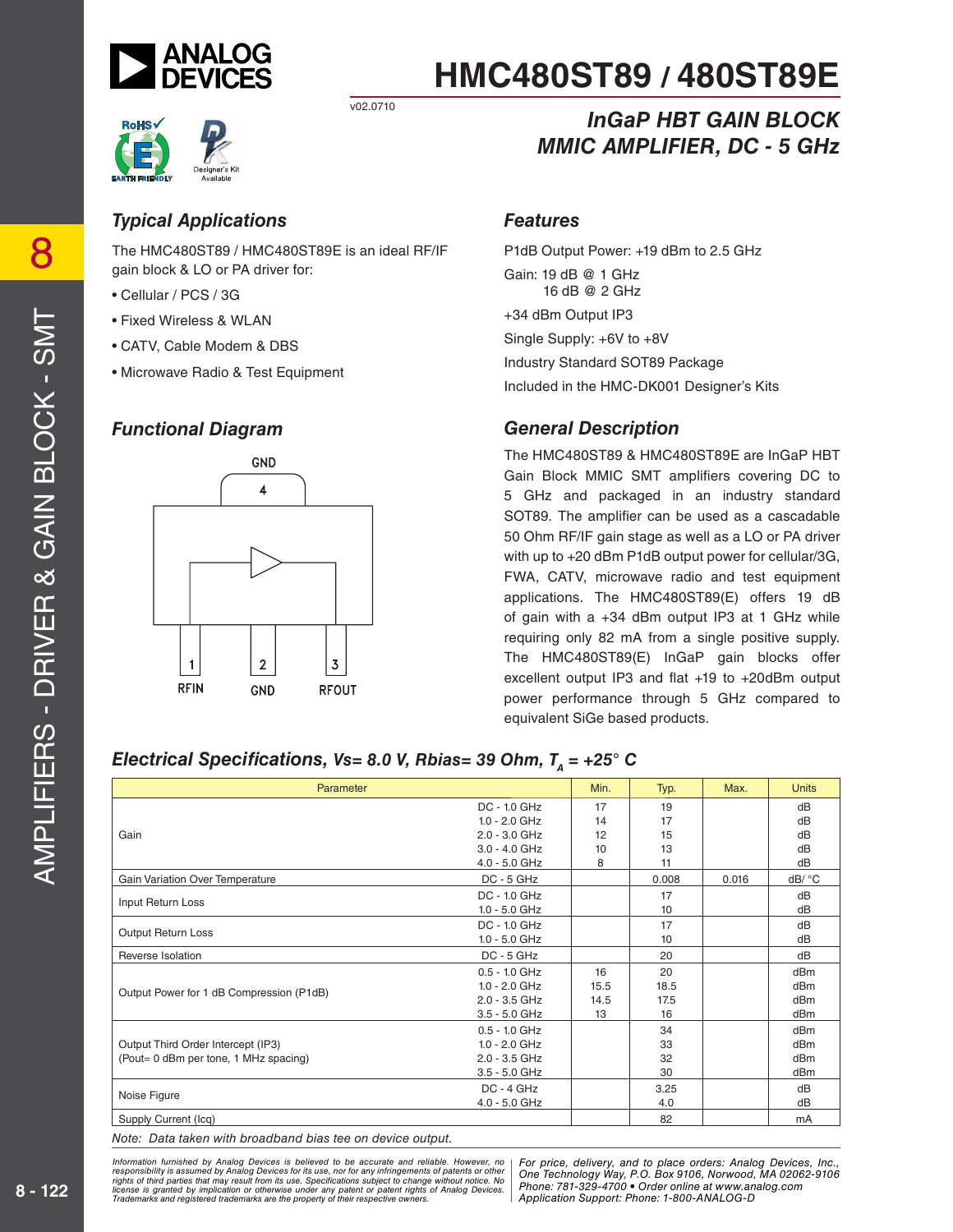



### *Broadband Gain & Return Loss Gain vs. Temperature*



*Input Return Loss vs. Temperature*



*Reverse Isolation vs. Temperature*



# **HMC480ST89 / 480ST89E**

# *InGaP HBT GAIN BLOCK MMIC AMPLIFIER, DC - 5 GHz*



# *Output Return Loss vs. Temperature*



# *Noise Figure vs. Temperature*



mation furnished by Analog Devices is believed to be accurate and reliable. However, no | For price, delivery, and to place orders: Analog Devices, Inc.,<br>onsibility is assumed by Analog Devices for its use, nor for any inf y result from its use. Specifications subject to change without notice. No<br>stinn or otherwise under any patent or patent rights of Analog Devices Phone: 781-329-4700 • Order online at ww e the property of their respective owners. The Supplication Support: Phone: 1-80 *Information furnished by Analog Devices is believed to be accurate and reliable. However, no*  responsibility is assumed by Analog Devices for its use, nor for any infringements of patents or other<br>rights of third parties that may result from its use. Specifications subject to change without notice. No<br>license is gr

*Phone: 781-329-4700 • Order online at www.analog.com Application Support: Phone: 1-800-ANALOG-D*

8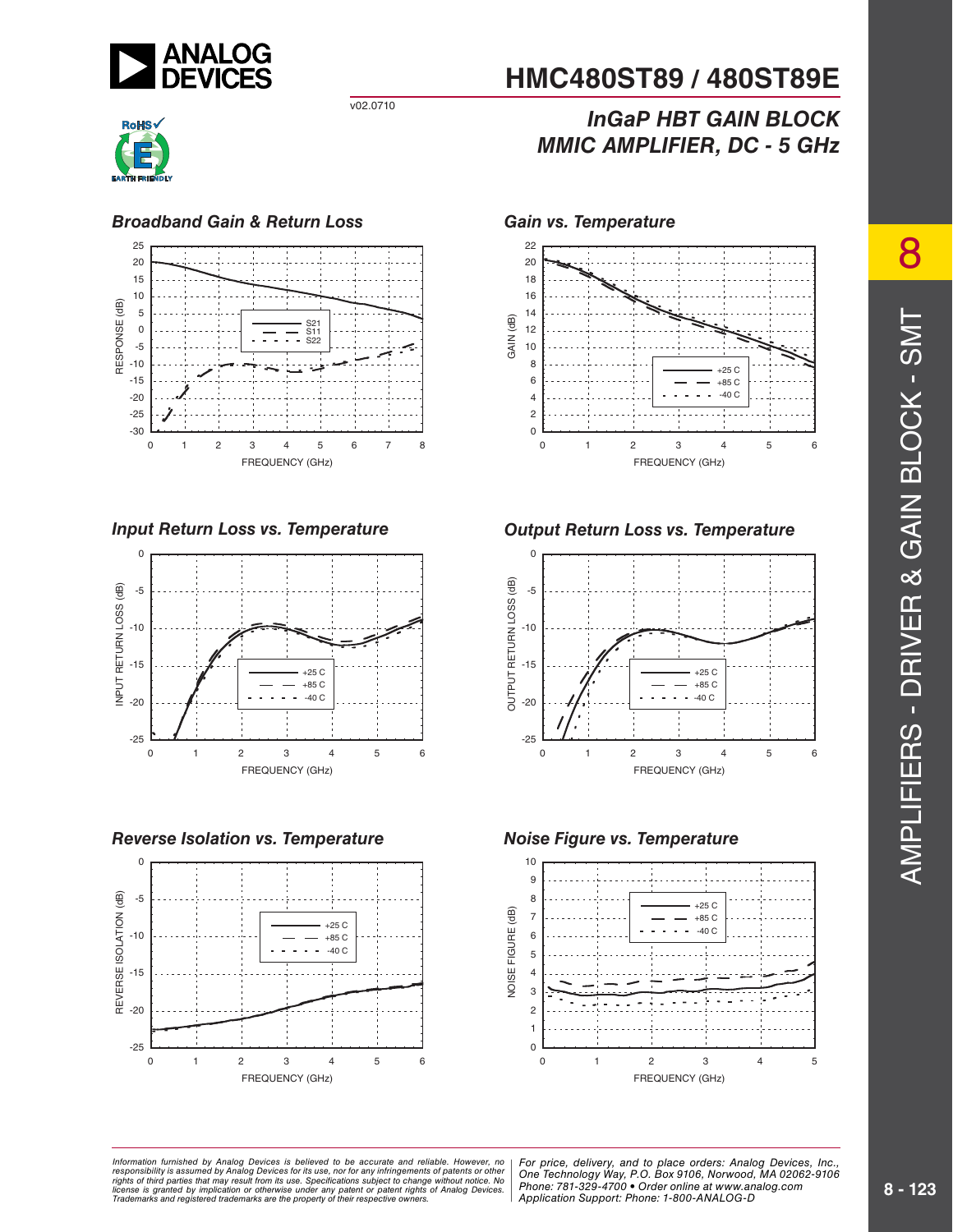



### *P1dB vs. Temperature Psat vs. Temperature*



*Output IP3 vs. Temperature*





# *InGaP HBT GAIN BLOCK MMIC AMPLIFIER, DC - 5 GHz*



### *Gain, Power & OIP3 vs. Supply Voltage @ 850 MHz, Rbias= 39 Ohms*







#### mation furnished by Analog Devices is believed to be accurate and reliable. However, no | For price, delivery, and to place orders: Analog Devices, Inc.,<br>onsibility is assumed by Analog Devices for its use, nor for any inf y result from its use. Specifications subject to change without notice. No<br>stinn or otherwise under any patent or patent rights of Analog Devices Phone: 781-329-4700 • Order online at ww e the property of their respective owners. The Supplication Support: Phone: 1-80 *Information furnished by Analog Devices is believed to be accurate and reliable. However, no*  responsibility is assumed by Analog Devices for its use, nor for any infringements of patents or other<br>rights of third parties that may result from its use. Specifications subject to change without notice. No<br>license is gr

*Phone: 781-329-4700 • Order online at www.analog.com Application Support: Phone: 1-800-ANALOG-D*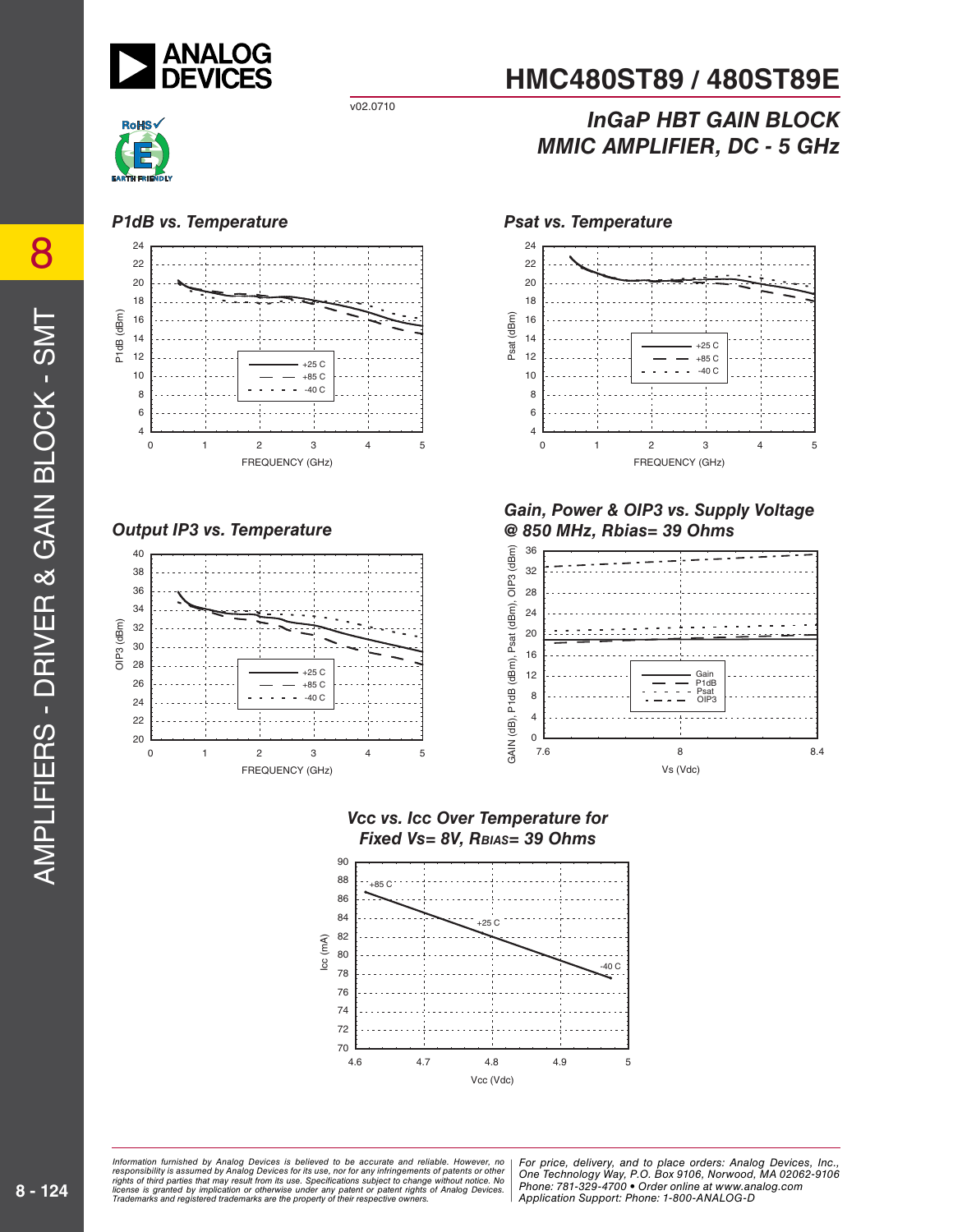



# *Absolute Maximum Ratings*

| Collector Bias Voltage (Vcc)<br>$+6.0$ Vdc                                                  |                    |  |
|---------------------------------------------------------------------------------------------|--------------------|--|
| $RF$ Input Power (RFIN)(Vcc = +5 Vdc)                                                       | $+11$ dBm          |  |
| <b>Junction Temperature</b>                                                                 | 150 °C             |  |
| Continuous Pdiss (T = $85^{\circ}$ C)<br>(derate 8.25 mW/ $\degree$ C above 85 $\degree$ C) | 0.536 W            |  |
| <b>Thermal Resistance</b><br>(junction to ground paddle)                                    | 122 °C/W           |  |
| <b>Storage Temperature</b>                                                                  | $-65$ to $+150$ °C |  |
| <b>Operating Temperature</b><br>-40 to +85 $^{\circ}$ C                                     |                    |  |



**HMC480ST89 / 480ST89E**

*MMIC AMPLIFIER, DC - 5 GHz* 

*InGaP HBT GAIN BLOCK*

# *Outline Drawing*







#### NOTES:

1. PACKAGE BODY MATERIAL: MOLDING COMPOUND MP-180S OR EQUIVALENT.

2. LEAD MATERIAL: Cu w/ Ag SPOT PLATING.

3. LEAD PLATING: 100% MATTE TIN.

4. DIMENSIONS ARE IN INCHES [MILLIMETERS]

5. DIMENSION DOES NOT INCLUDE MOLDFLASH OF 0.15mm PER SIDE. 6. DIMENSION DOES NOT INCLUDE MOLDFLASH OF 0.25mm PER SIDE. 7. ALL GROUND LEADS MUST BE SOLDERED TO PCB RF GROUND.

### *Package Information*

| <b>Part Number</b> | Package Body Material                              | <b>Lead Finish</b> | <b>MSL Rating</b>     | Package Marking <sup>[3]</sup> |
|--------------------|----------------------------------------------------|--------------------|-----------------------|--------------------------------|
| <b>HMC480ST89</b>  | Low Stress Injection Molded Plastic                | Sn/Pb Solder       | $MSL1$ <sup>[1]</sup> | H480<br><b>XXXX</b>            |
| HMC480ST89E        | RoHS-compliant Low Stress Injection Molded Plastic | 100% matte Sn      | $MSL1^{[2]}$          | H480<br><b>XXXX</b>            |

[1] Max peak reflow temperature of 235  $^{\circ}$ C

[2] Max peak reflow temperature of 260 °C

[3] 4-Digit lot number XXXX

mation furnished by Analog Devices is believed to be accurate and reliable. However, no Phor price, delivery, and to place orders: Analog Devices, In<br>onsibility is assumed by Analog Devices for its use not for any infringe y result from its use. Specifications subject to change without notice. No<br>stinn or otherwise under any patent or patent rights of Analog Devices Phone: 781-329-4700 • Order online at ww e the property of their respective owners. The Supplication Support: Phone: 1-80 Information furnished by Analog Devices is believed to be accurate and reliable. However, no<br>responsibility is assumed by Analog Devices for its use, nor for any infringements of patents or other<br>rights of third parties th

*For price, delivery, and to place orders: Analog Devices, Inc., One Technology Way, P.O. Box 9106, Norwood, MA 02062-9106 Phone: 781-329-4700 • Order online at www.analog.com Application Support: Phone: 1-800-ANALOG-D*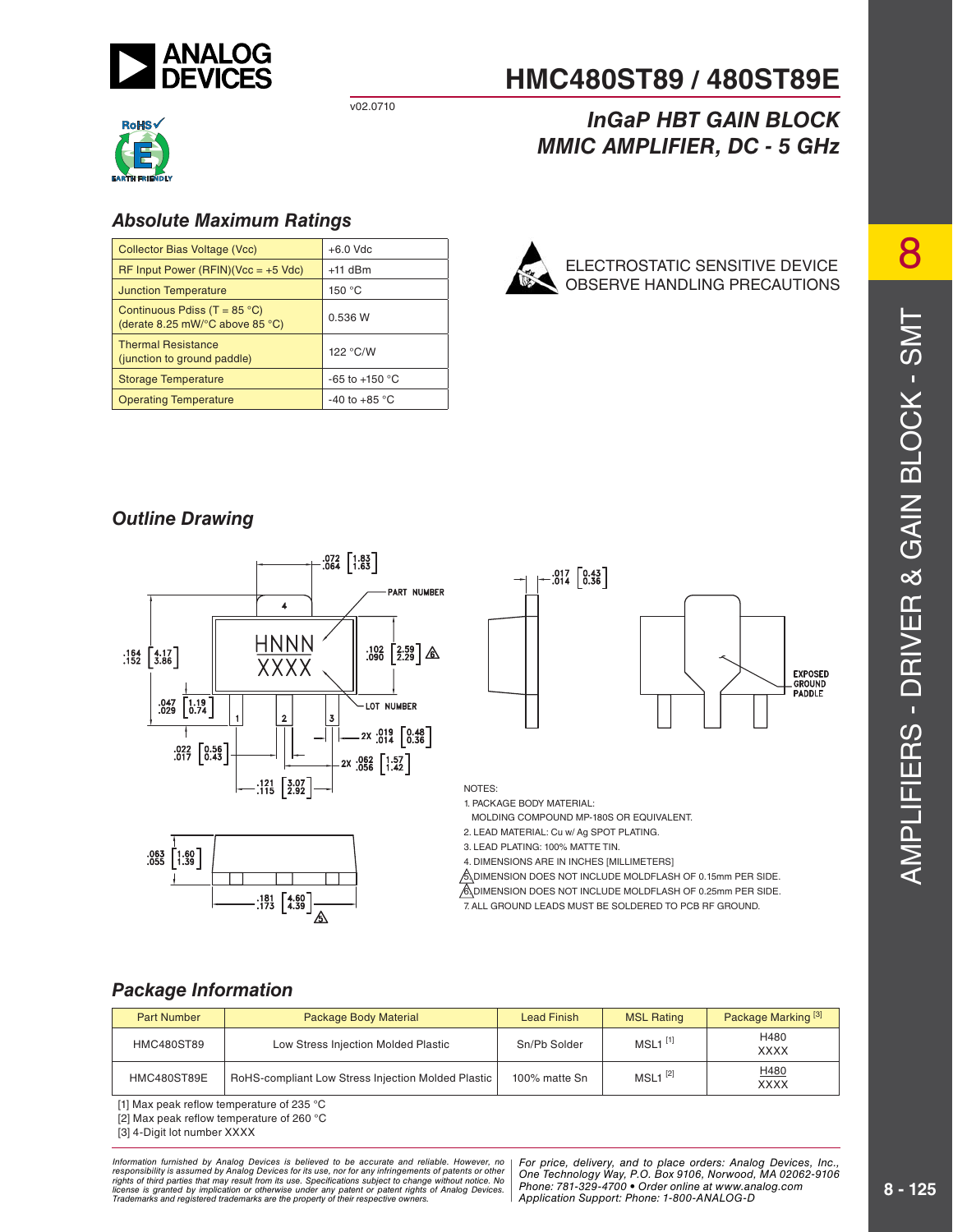

# **HMC480ST89 / 480ST89E**

# *InGaP HBT GAIN BLOCK MMIC AMPLIFIER, DC - 5 GHz*



### *Pin Descriptions*

| <b>Pin Number</b> | <b>Function</b> | <b>Description</b>                                                        | <b>Interface Schematic</b>                 |
|-------------------|-----------------|---------------------------------------------------------------------------|--------------------------------------------|
|                   | <b>RFIN</b>     | This pin is DC coupled.<br>An off chip DC blocking capacitor is required. | RFOUT<br>$\rightsquigarrow$<br><b>RFIN</b> |
| 3                 | <b>RFOUT</b>    | RF output and DC Bias (Vcc) for the output stage.                         |                                            |
| 2, 4              | <b>GND</b>      | These pins and package bottom must be connected to RF/<br>DC ground.      | $\circ$ GND                                |

# *Application Circuit*



# *Recommended Bias Resistor Values for Icc= 82 mA, Rbias= (Vs - Vcc) / Icc*

| Supply Voltage (Vs)       | 6V      | 8V              |
|---------------------------|---------|-----------------|
| <b>RBIAS VALUE</b>        | 12 $O$  | 39 <sub>0</sub> |
| <b>RBIAS POWER RATING</b> | $1/8$ W | $1/4$ W         |

Note:

- 1. External blocking capacitors are required on RFIN and RFOUT.
- 2. RBIAS provides DC bias stability over temperature.

# *Recommended Component Values for Key Application Frequencies*

| Component | Frequency (MHz) |        |        |        |       |          |          |
|-----------|-----------------|--------|--------|--------|-------|----------|----------|
|           | 50              | 900    | 1900   | 2200   | 2400  | 3500     | 5000     |
| . .       | 270 nH          | 56 nH  | 18 nH  | 18 nH  | 15nH  | $8.2$ nH | $6.8$ nH |
| C1, C2    | $0.01 \mu F$    | 100 pF | 100 pF | 100 pF | 100pF | 100 pF   | 100 pF   |

mation furnished by Analog Devices is believed to be accurate and reliable. However, no | For price, delivery, and to place orders: Analog Devices, Inc.,<br>onsibility is assumed by Analog Devices for its use, nor for any inf y result from its use. Specifications subject to change without notice. No<br>stinn or otherwise under any patent or patent rights of Analog Devices Phone: 781-329-4700 • Order online at ww e the property of their respective owners. The Supplication Support: Phone: 1-80 *Information furnished by Analog Devices is believed to be accurate and reliable. However, no*  responsibility is assumed by Analog Devices for its use, nor for any infringements of patents or other<br>rights of third parties that may result from its use. Specifications subject to change without notice. No<br>license is gr

*Phone: 781-329-4700 • Order online at www.analog.com Application Support: Phone: 1-800-ANALOG-D*